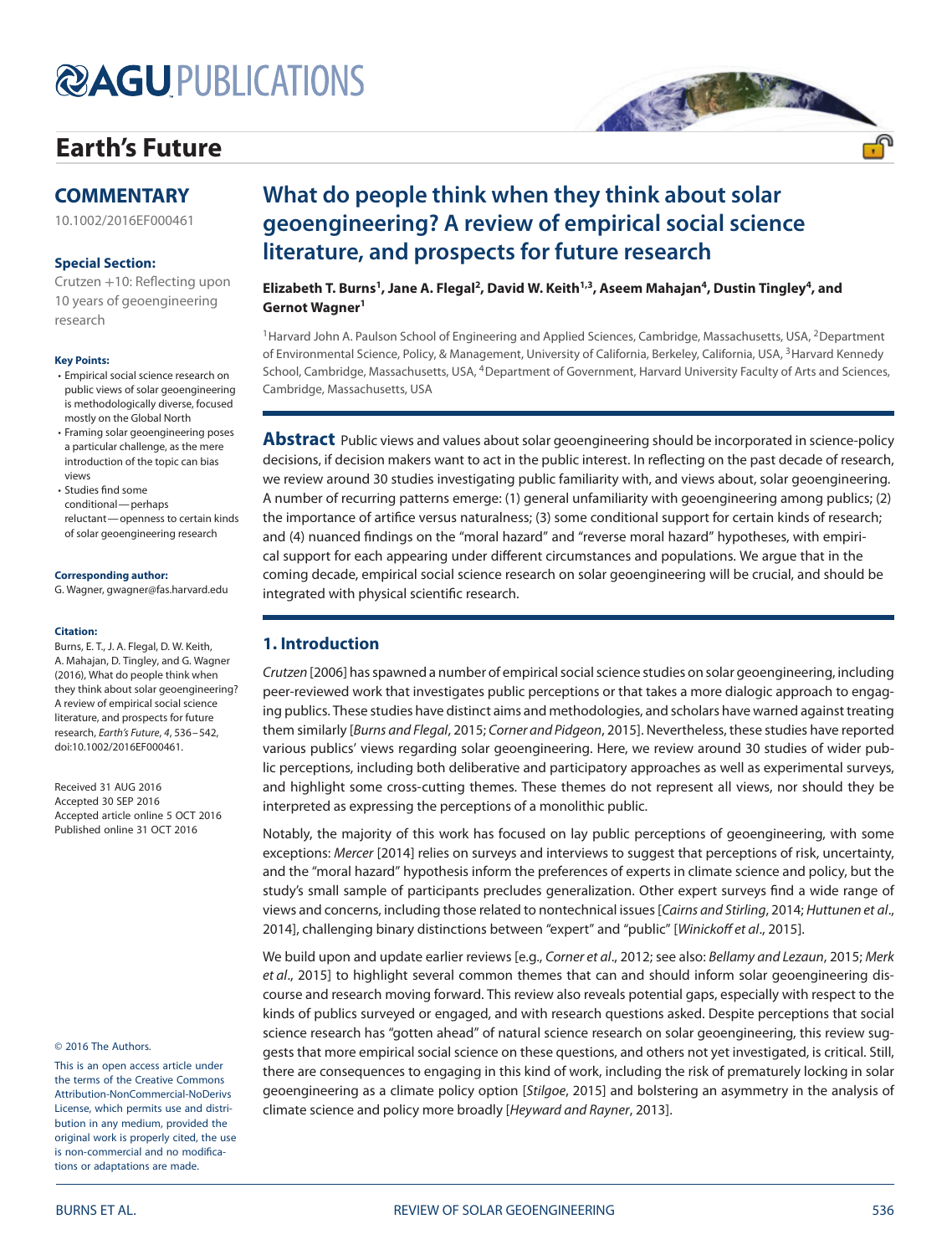# **2. Common Findings in Empirical Social Science to Date**

Earlier reviews of empirical social science work on solar geoengineering have identified several key themes across participatory and survey studies. Corner et al. [2012], in an early review, identify five key points in the literature on public perceptions from surveys of geoengineering: (1) low public knowledge; (2) people tend to distinguish between technologies when given a small amount of information, preferring carbon dioxide removal strategies; (3) people can and do discern between research and deployment; (4) people tend to prefer more conventional climate policies when comparing geoengineering in context with them; and (5) deliberative research indicated themes like naturalness, the reversibility of techniques, and the challenges of responsible governance.

Later reviews confirm several of these findings [e.g., Merk et al., 2015]. In what follows, we comment on some of these themes as well as others that have emerged from recent research. Specifically, more recent studies have called attention to the need to engage diverse, global publics, and have experimented with different approaches to deal with the problems associated with framing geoengineering. Research approaches and findings continue to evolve, and will likely continue to do so over the next ten years.

## **2.1. Unfamiliarity Remains**

Research since Corner et al. [2012] suggests public awareness has not increased noticeably. As a baseline, the study of Mercer et al. [2011] finds in a survey of the United States, Canada, and the United Kingdom  $(n=3105)$  that just 8% of respondents could accurately define "geoengineering," though they also find that more survey respondents (45%) could accurately define "climate engineering." The authors attribute this to the likelihood that respondents were "able to separately define climate and engineering" [Mercer et al., 2011, p. 4]. More recently, Corner and Pidgeon [2014] reports that 28% of participants in the United Kingdom have heard of "geoengineering," but "only 2% reported that they knew a fair amount or a great deal about geoengineering—a level of knowledge consistent with previous studies." Merk et al. [2015] reports that, in Germany, 20% have heard of stratospheric aerosol injection (SAI), while only 3% of those have heard "a lot" about it.

Confusion behind the details of solar geoengineering may also be behind one seemingly large outlier among surveys. Sugiyama et al. [2016] surveys university students from OECD countries (Japan, Korea, and Australia) and non-OECD countries (China, India, and the Philippines). Respondents from OECD countries report low awareness, while about 50% from non-OECD countries report knowing "a lot or a little about climate engineering." Given this surprising result, the authors caution that "a possible explanation is that the students thought of it as something different but related (e.g., artificial rainmaking or large-scale civil engineering)." There may yet be true differences in understanding across populations sampled, though the overwhelming consensus concludes that for many regions, familiarity with geoengineering remains low.

## **2.2. Framing Has Received More Attention**

Unfamiliarity with solar geoengineering brings a key methodological challenge, since the mere introduction of the topic introduces potential bias [e.g., Corner et al., 2012; Bellamy et al., 2016; see also: Fischhoff and Fischhoff, 2001]. Framing can have a large influence on publics' perception of solar geoengineering. For example, research has shown that the perception of "naturalness" is a key driver of risk perception regarding emerging technologies [Slovic, 2000; Pidgeon et al., 2013]. Corner and Pidgeon [2015] tests this frame effect directly, finding that caution is in order "when using natural analogies to communicate about geoengineering with the general public, as frame choice is likely to influence public attitudes and potentially convey undue positivity." Pidgeon et al. [2013], meanwhile, concludes that geoengineering, by its very nature, "meant that natural systems would be interfered with" and that "there was no consensus about whether this was a good or bad thing."

To test whether participants would still consider "naturalness" as a key factor if the researchers did not introduce and frame the topic in such a way, Bellamy et al.'s [2016] deliberative study finds respondents still raise it "unprompted." These kinds of deliberative exercises, which seek to "open up" framings of geoengineering, allow participants to frame global environmental issues and climate change broadly, and evaluate climate policy options (including solar geoengineering) themselves [Bellamy and Lezaun, 2015; Bellamy et al., 2016]. Efforts at "unframing" solar geoengineering also seek to manage the problem of rendering geoengineering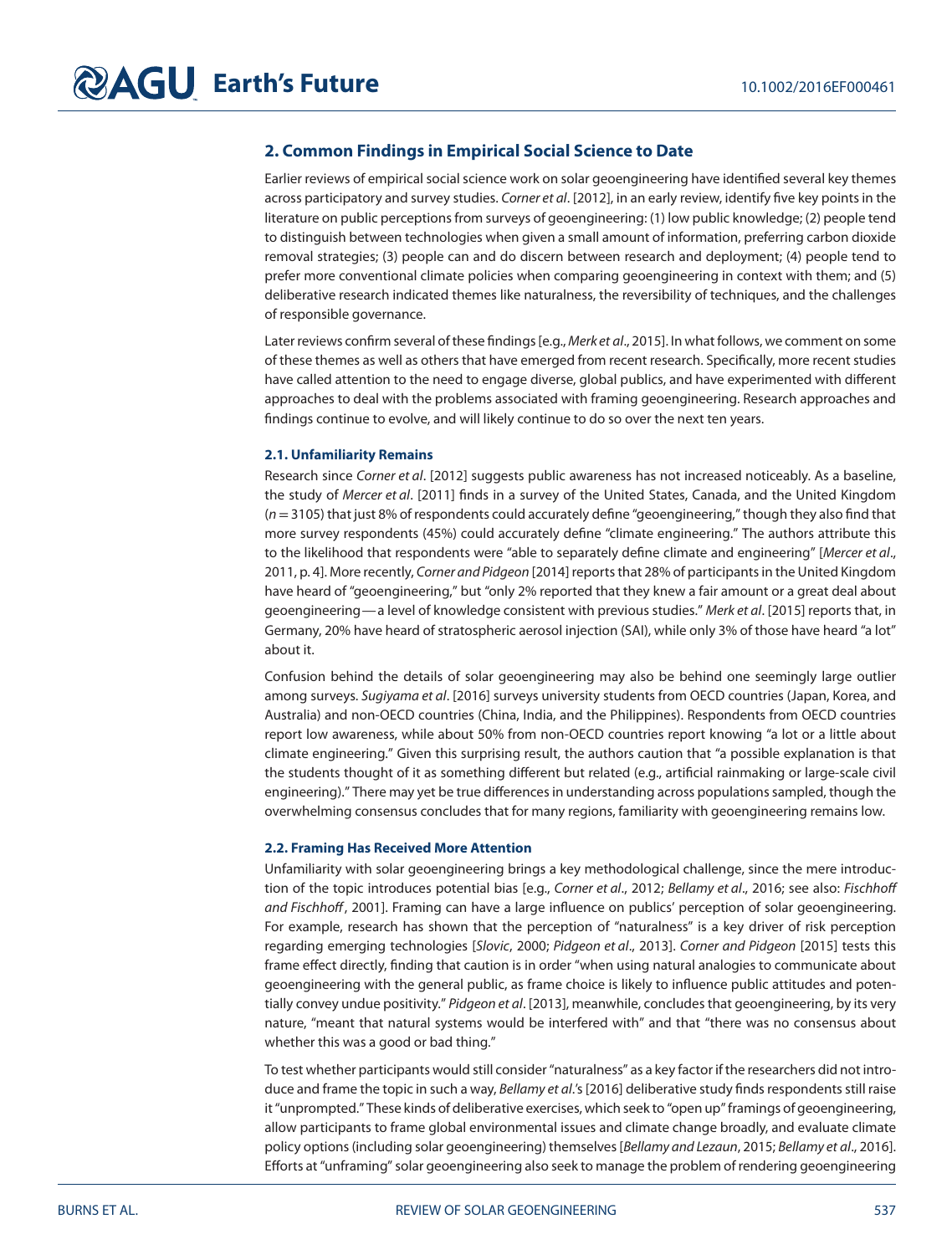legible for public deliberation, while not prematurely locking it in as a policy option [Bellamy and Lezaun, 2015; Stilgoe, 2015].

# **2.3. Nuanced Views of Research and Deployment**

Many of the studies reviewed here examine public views regarding solar geoengineering research. As noted by Bellamy et al. [2016] and Macnaghten and Szerszynski [2013], respondents' views are too nuanced to capture in binary terms such as "supporters" and "detractors." However, various publics are capable of distinguishing between research and deployment, and many suggest conditional—perhaps reluctant—support for the former [Spence et al., 2010; Mercer et al., 2011; Pidgeon et al., 2013; The African Academy of Sciences, 2013; Beyerl and Maas, 2014; Winickoff et al., 2015].

There are exceptions. Those who oppose research generally do so either because of concerns with potential risks of research itself, or with the notion of a "slippery slope" to deployment [Merk et al., 2015]. For example, one study finds that opposition to research resulted from a desire to "prevent negative consequences either from the research or from deploying technologies developed from it" [U.S. Government Accountability Office, 2011]. Another exercise finds that participants are "consistently skeptical" about the idea, "even of limited research" on solar geoengineering, possibly because "the effects [are] perceived by some to be knowable only in the context of full deployment" [Macnaghten and Szerszynski, 2013]. That study also finds that initial conditional support for research declines over time and with increased deliberation. This finding underscores that public views often evolve in deliberative contexts. Note, however, that here, too, researchers can introduce unintentional biases with new information, necessitating the need to be mindful of the framings and methodologies employed.

Conditionality is a key theme in most studies examining views on research. Any support for research often depends upon a variety of factors. For example, Macnaghten and Szerszynski [2013] identifies five conditions mediating public views regarding the acceptability of solar geoengineering: scientific robustness, research foreseeability, research efficacy, effective governance, and democratic conditions. It is worth noting that not all of these conditions depend upon physically defined thresholds. For example, trust in experts emerges as an important issue in at least three studies [Macnaghten and Szerszynski, 2013; Merk et al., 2015; Winickoff et al., 2015], as do concerns related to climate politics writ large, geographical inclusion [Winickoff et al., 2015], and issues of transparency and democratic accountability [Macnaghten and Szerszynski, 2013; Pidgeon et al., 2013; Beyerl and Maas, 2014; Winickoff et al., 2015].

Publics also make distinctions between the kinds of research they might support. Various studies find some support for indoor research, especially computer modeling [The African Academy of Sciences, 2013; Beyerl and Maas, 2014; Merk et al., 2015; Winickoff et al., 2015]. In an exercise with participants from the Global South, Winickoff et al. [2015] find that geographical inclusion in solar geoengineering research, even during early-stage laboratory experiments and modeling studies, is important for the credibility and support of research.

Moreover, outdoor research opens up additional questions around safety and risks, both for humans and for the environment [e.g., Pidgeon et al., 2013; Winickoff et al., 2015]. Some participants raise concerns about uncertainty and control [Natural Environment Research Council, 2010; Macnaghten and Szerszynski, 2013; Wibeck et al., 2015; Winickoff et al., 2015]; issues regarding reversibility [Natural Environment Research Council, 2010]; the need for appropriate regulation and/or oversight at various scales [The African Academy of Sciences, 2013; Beyerl and Maas, 2014; Winickoff et al., 2015], including perhaps a staged approach to research [Natural Environment Research Council, 2010; The African Academy of Sciences, 2013]; and multi-disciplinary collaboration [Beyerl and Maas, 2014]. Sources of funding for research also emerge as important in some studies, with some participants concerned with vested interests and/or private money in research [Royal Society (Great Britain), 2009; U.S. Government Accountability Office, 2011]. The possibility for these conditions to be realized should be an additional topic of research [Macnaghten and Szerszynski, 2013].

#### **2.4. Risk and Uncertainty Are Important**

Real and perceived risks play a key role in public debates on solar geoengineering [e.g., Royal Society (Great Britain), 2009; Mercer et al., 2011; Pidgeon et al., 2013; Amelung and Funke, 2015; Winickoff et al., 2015]. Complicating publics' concerns with risk are questions about systemic uncertainty and even "ignorance": participants often doubt whether scientists and societies can ever know enough to justify intervention. Wibeck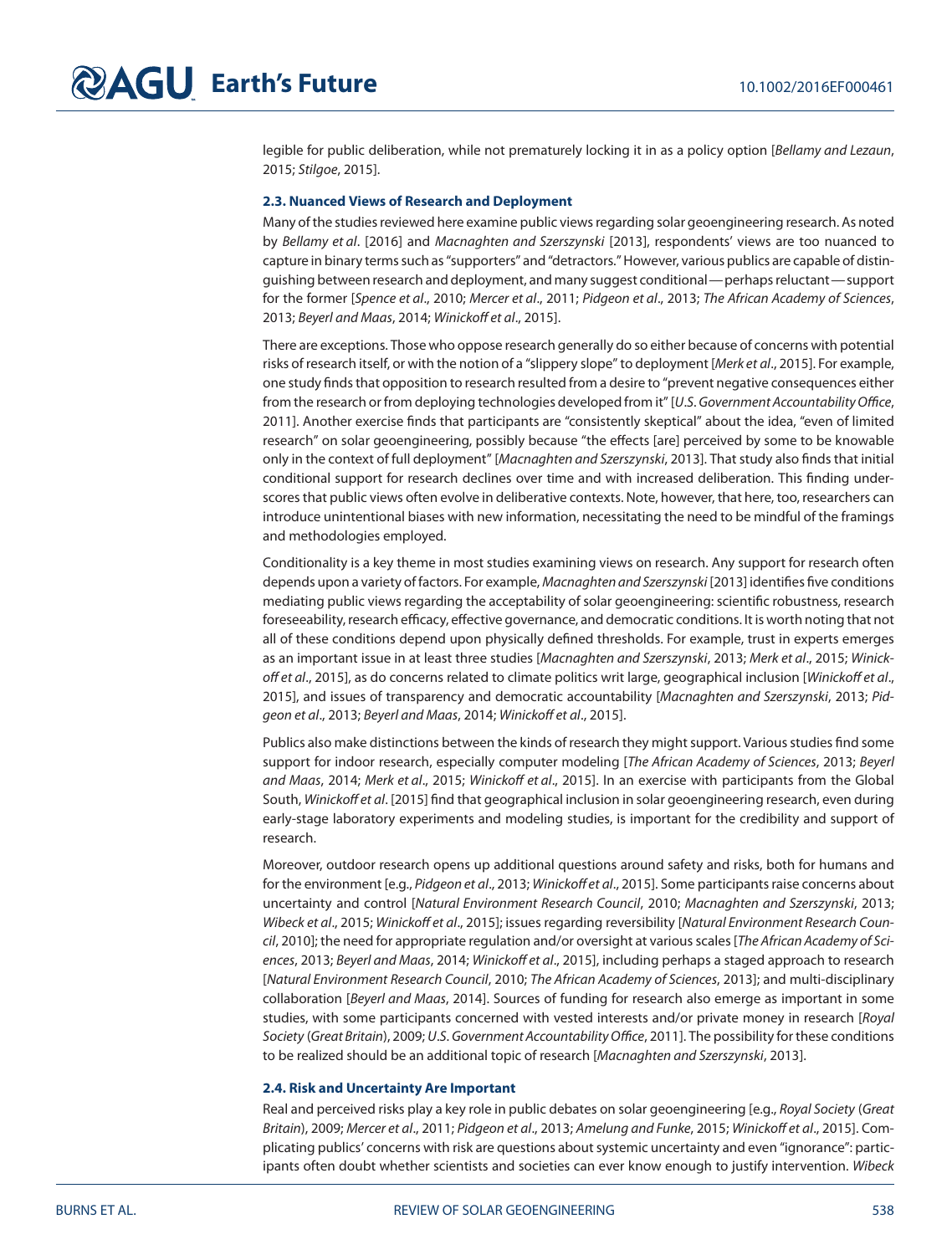et al. [2015], for example, finds some participants raising "doubts as to whether it was in principle possible to obtain enough knowledge to justify deploying [climate engineering] technologies." Mercer et al. [2011], too, finds the potential risks are important drivers of public perception, "with the most salient being damage to the ozone layer and unknown risks."

One overarching theme, however, is that risk and uncertainty of solar geoengineering need to be seen in the context of broader climate risks and uncertainties. For example, Pidgeon et al. [2012] report "significant positive correlations […] between concern about climate change and support for different geoengineering approaches." Merk et al. [2015], among several others, supports these findings. Placing solar geoengineering in the broader context of climate risk is particularly salient as uncertainty and outright "ignorance" have increasingly been acknowledged as part of the general climate policy conversation [Summers and Zeckhauser, 2008; Weitzman, 2009; Pindyck, 2012, 2013; Convery and Wagner, 2015; Wagner and Weitzman, 2015; Wagner and Zeckhauser, 2016]. These issues of ignorance, "unknown unknowns," and systemic uncertainty figure centrally in discussions of the risks of solar geoengineering research and deployment. In addition, one prominent nonphysical risk centers on notions of "moral hazard."

# **2.5. "Moral Hazard" Competing With Inverse Hypothesis**

The so-called moral hazard of solar geoengineering, the fear that mere talk or research of solar geoengineering might lead to less mitigation, has arguably been one of the key detractors discouraging research into the subject. Keith [2000] has introduced the term to the discussion. Technically, the term itself is incorrect, as it typically applies to adverse incentives between two parties. Instead, it might be better understood as a "lack of self-control" [Wagner and Weitzman, 2015, p. 197] or as a "moral responsibility" issue— that solar geoengineering research might be seen as "an intervention in the ongoing ethical debate about proper remedies for climate change" [Winickoff et al., 2015, p. 631].

Still, the "moral hazard" notion is well-founded theoretically [Reynolds, 2014], though it goes up against a directly competing hypothesis, what one might loosely call the "reverse moral hazard," often taking one of two forms: (1) Tversky and Kahneman's [1973] "availability heuristic" arguing that talk of solar geoengineering makes climate policy in general more salient or (2) that solar geoengineering itself is seen as such a threat that it would lead to greater desire to mitigate. Only empirical analysis can decide which theory best captures reality under which circumstances.

The latest empirical research on public understandings of solar geoengineering makes clear that the risk of "moral hazard" is a concern for various publics. In a section titled, "Treating the symptoms rather than causes of climate change," Wibeck et al [2015, p. 27] note how study participants liken geoengineering to a "sign of surrender" or a "panic action." Acknowledgment—and even fear—of the potential for "moral hazard" is widespread [e.g., Beyerl and Maas, 2014; Amelung and Funke, 2015; Wibeck et al., 2015; Bellamy et al., 2016].

Yet, despite the concern that society—other people—would have less incentive to mitigate once they have knowledge of solar geoengineering, "moral hazard" often disappears and even reverses when studied at the individual level. Merk et al. [2016], for example, finds people are more willing to offset their own emissions when they receive information about solar geoengineering. The authors attribute this behavior to subjects viewing solar geoengineering as a potential "threat" and, thus, "increase mitigation to prevent a level of climate change that would make the deployment of SAI more likely." Others attribute the finding of "reverse moral hazard" to an increase in concern for climate change, sparked by learning about solar geoengineering [Kahan et al., 2015].

Neither type of response is universal. More skeptical publics and those endorsing "self-enhancing" values are more likely to fall into the "moral hazard" camp [Corner and Pidgeon, 2014]. For some, knowledge of solar geoengineering may reduce incentives to mitigate; for others, such knowledge may solidify preconceived notions of the importance of climate policy action. Revealed-preference studies following Merk et al. [2016] and deliberative exercises may provide our best hope to identify the context necessary for "moral hazard" or its inverse to emerge empirically.

# **2.6. Research Remains Geographically Limited**

Most studies to date have focused on the Global North, and not on populations particularly vulnerable to climate change. Exceptions include Winickoff et al [2015] and Carr [2015], and work in the grey literature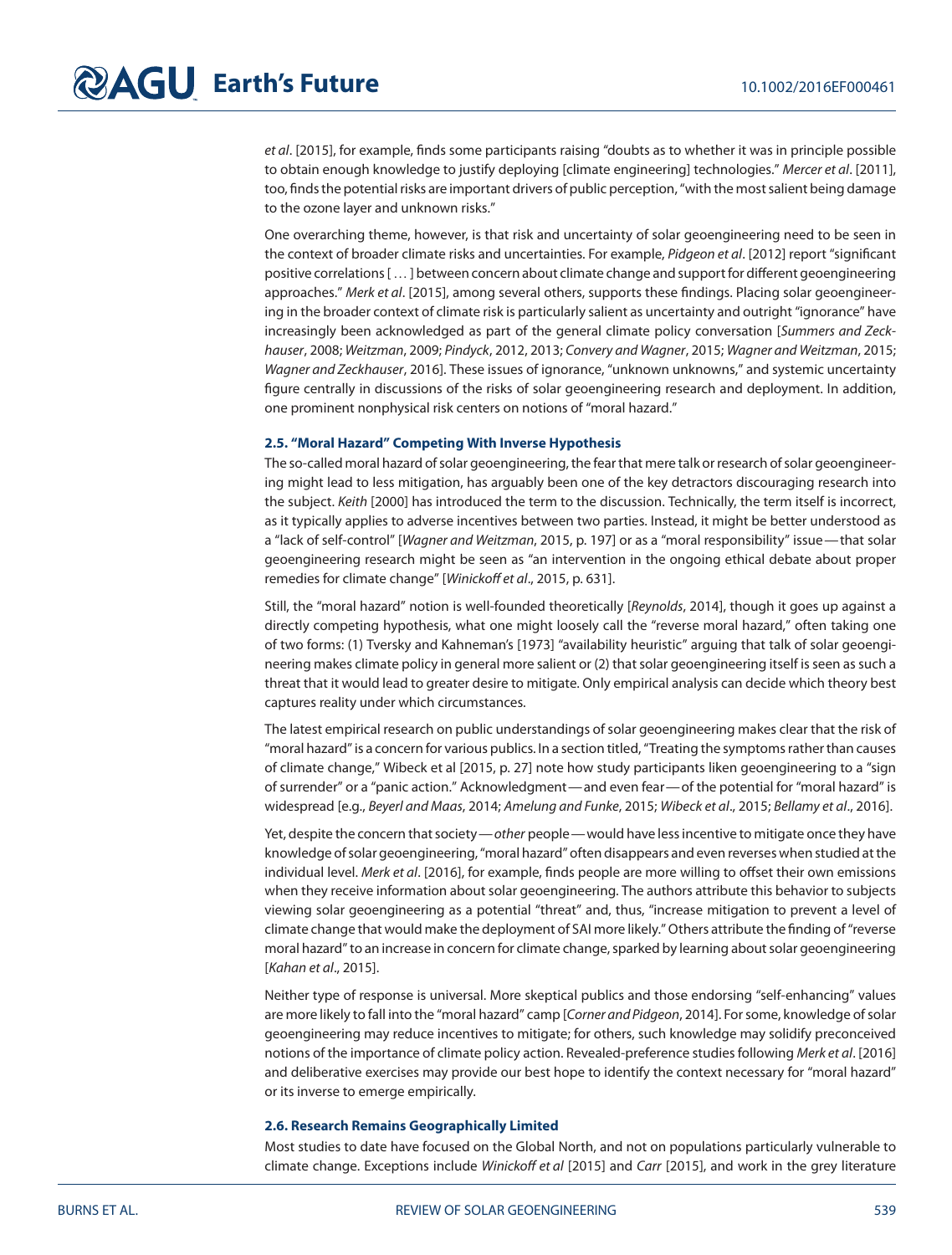such as reports from workshops held in Fiji [Beyerl and Maas, 2014] and by the Solar Radiation Management Governance Initiative. Other than Carr [2015], who engages Alaska Natives, few studies have worked with indigenous groups. Whyte [2012] offers an introduction to this topic.

So far, efforts in the Global South tend to engage more expert-level publics than laypeople. One reason for this is that recruitment for most of the surveys and some of the deliberative work has been via professional firms, which likely do not operate in these areas. Moreover, empirical work requires linguistic and cultural competencies; expert-level respondents in the Global South have in effect been doing "translation work." Partnering with institutions and researchers in the Global South will be necessary to begin co-defining a research agenda, learning what questions to ask, and what is important to different communities. This work has scarcely begun.

# **3. The Path Forward**

At present, public engagement with geoengineering is still something of a quixotic endeavor: many strategies are untested. Given the plethora of social problems we face, is it even justifiable to spend research funds—particularly public research funds—on a set of technologies in the conceptual stage? Early empirical social science suggests that discussing solar geoengineering may influence how people think about climate change in general [e.g., Kahan et al., 2015]. Moreover, discussing solar geoengineering could itself be considered an experiment in exploring broader sociological questions about public engagement with future technologies and environmental decision-making [Jasanoff, 2015; Stilgoe, 2015].

Yet, perhaps the most compelling reason for an empirical social science program is that early research could mitigate future risks: this argument is often made in support of research in the natural sciences, but it applies to social science as well. Publics' awareness of solar geoengineering is crucial for an informed, deliberate conversation [Keith, 2013; Morton, 2015]. Not pursuing empirical research on a subject like this comes with direct risks. Rigorous peer-reviewed science can provide a much-needed corrective to the proliferation of false claims about what the publics do or do not want. Upstream public engagement and deliberation is crucial to prevent decisions made on untrue or poorly-thought-out premises [Burns and Flegal, 2015].

The type of research matters tremendously, as research can perform a legitimizing or performative role [Bellamy and Lezaun, 2015] or shape the public response to geoengineering technologies rather than reflect it [Heyward and Rayner, 2013; Stilgoe, 2015]. Sociological research needs to self-consciously mitigate these risks.

A healthy social science research agenda into geoengineering would do the following:

(1) Include mixed methods, in which qualitative and quantitative research is synthesized rather than conducted ad hoc and separately. It would experiment with and develop new methods appropriate to investigating speculative or future scenarios; as "it will be necessary to develop techniques and skills to imagine the composition of a geoengineered future that might be brought into being through solar radiation management—its phenomenology, its political economy, its lifeworld" [Macnaghten and Szerszynski, 2013].

(2) Engage with publics in the Global South and more diverse groups within the Global North, while also standardizing methodologies to make results comparable across publics.

(3) Expand the scope of research to understand attitudes and perceptions among communities of experts engaged in the study of solar geoengineering, such as policymakers, political scientists, advocacy groups, and climate and environmental scientists.

(4) Continue to bridge disciplinary boundaries, and incorporate disciplines within social sciences, such as human geography or anthropology, and economics or political economy. The latter would imply a move toward experimental and revealed-preference methods, whereas the former would imply more deliberative and dialogic formats.

(5) Embrace both descriptive and empirical as well as constructive methods. The latter, in form of "participatory technology assessments" can be used to "improve the outcomes of science and technology decision-making through dialog with informed citizens" to enable them to have a voice in research decisions [Tomblin et al., 2015].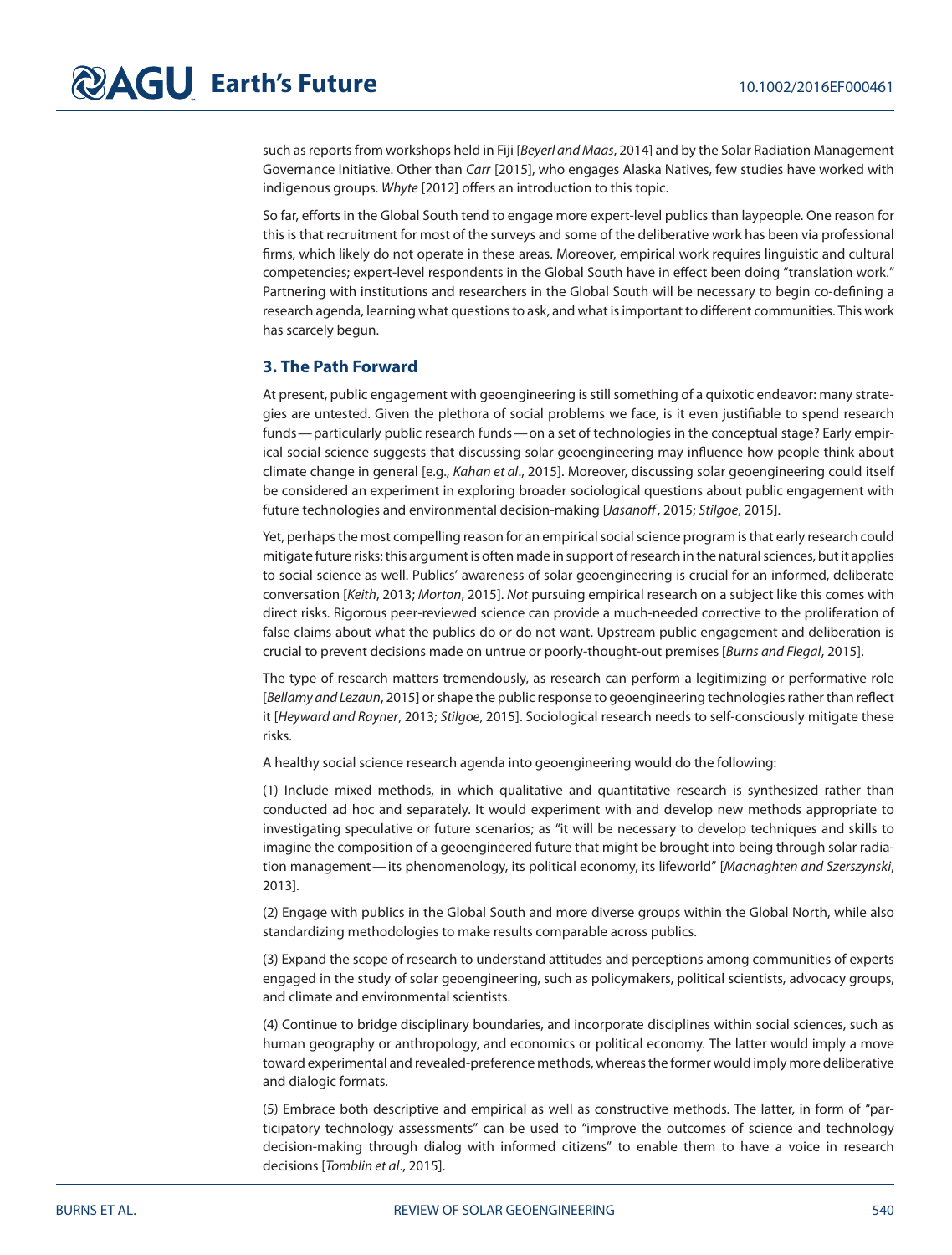(6) Pursue new and understudied lines of research and link them to current public policy questions. How can indigenous and vulnerable populations be included in decision-making? Where do people get information about solar geoengineering, and how do they use it? How much do geography, gender, class, or race inform people's attitudes? What other contextual factors—a retreat from globalization, growth of other controversial technologies—shape perceptions? How do religious communities interpret the idea? How do conspiracy theories around so-called "chemtrails" impact public views? Another decade also brings new opportunities for longitudinal studies.

Empirical social science can be time consuming, expensive, and messy. However, social science research into the ethical, political, and social questions associated with climate change itself, and with geoengineering in particular, can and should proceed. Embarking on research itself needs to be done with care to avoid experimenter's regress on the one hand and technological lock-in on the other [e.g., Jasanoff, 2015; Stilgoe, 2015; Juma, 2016]. Nevertheless, rigorous international and multidisciplinary research could help produce robust and democratically-accountable knowledge about geoengineering and climate policy more broadly.

#### **Acknowledgments**

This paper originated at a "Solar Geoengineering Summer Residency" from 11 July through 22 July 2016 at Harvard University, supported by the Fund for Innovative Climate and Energy Research (FICER). We thank Holly Jean Buck for providing an overview table of 20 empirical social science studies cited here and for engaging throughout the writing process for this article, and Emma Wheeler for excellent research assistance. This paper does not analyze any new data.

## **References**

Amelung, D., and J. Funke (2015), Laypeople's risky decisions in the climate change context: Climate engineering as a risk-defusing strategy? Human Ecol. Risk Assess. Int. J., 21(2), 533–559, doi[:10.1080/10807039.2014.932203.](http://dx.doi.org/info:doi/10.1080/10807039.2014.932203)

Bellamy, R., and J. Lezaun (2015), Crafting a public for geoengineering, Public Unders. Sci., 1–16, doi[:10.1177/0963662515600965.](http://dx.doi.org/info:doi/10.1177/0963662515600965) Bellamy, R., J. Chilvers, and N. E. Vaughan (2016), Deliberative mapping of options for tackling climate change: Citizens and specialists "open up" appraisal of geoengineering, Public Unders. Sci., 25(3), 269–286, doi[:10.1177/0963662514548628.](http://dx.doi.org/info:doi/10.1177/0963662514548628)

Beyerl, K., and A. Maas (2014), Perspectives on climate engineering from Pacific small island states. Working Paper, Inst. Adv. Sustainab. Stud.

Burns, W. C. G., and J. A. Flegal (2015), Climate geoengineering and the role of public deliberation: A comment on the us national academy of sciences' recommendations on public participation, Clim. Law, 5(2-4), 252-294, doi[:10.1163/18786561-00504006.](http://dx.doi.org/info:doi/10.1163/18786561-00504006)

Cairns, R., and A. Stirling (2014), "Maintaining planetary systems" or "concentrating global power?" High stakes in contending framings of climate geoengineering, Global Environ. Change, 28, 25–38, doi[:10.1016/j.gloenvcha.2014.04.005.](http://dx.doi.org/info:doi/10.1016/j.gloenvcha.2014.04.005)

Carr, W. (2015), Vulnerable Populations' Perspectives on Climate Engineering, The Univ. of Montana, Missoula, Mont.

Convery, F. J., and G. Wagner (2015), Reflections–managing uncertain climates: Some guidance for policy makers and researchers, Rev. Environ. Econ. Policy, 9(2), 304–320, doi[:10.1093/reep/rev003.](http://dx.doi.org/info:doi/10.1093/reep/rev003)

Corner, A., and N. Pidgeon (2014), Geoengineering, climate change scepticism and the "moral hazard" argument: An experimental study of UK public perceptions, Philos. Trans. R. Soc. A, 372(2031), 20140063, doi[:10.1098/rsta.2014.0063.](http://dx.doi.org/info:doi/10.1098/rsta.2014.0063)

Corner, A., and N. Pidgeon (2015), Like artificial trees? The effect of framing by natural analogy on public perceptions of geoengineering, Clim. Change, 130(3), 425–438, doi[:10.1007/s10584-014-1148-6.](http://dx.doi.org/info:doi/10.1007/s10584-014-1148-6)

Corner, A., N. Pidgeon, and K. Parkhill (2012), Perceptions of geoengineering: Public attitudes, stakeholder perspectives, and the challenge of "upstream" engagement, Wiley Interdiscip. Rev. Clim. Change, 3(5), 451–466, doi[:10.1002/wcc.176.](http://dx.doi.org/info:doi/10.1002/wcc.176)

Crutzen, P. J. (2006), Albedo enhancement by stratospheric sulfur injections: A contribution to resolve a policy dilemma? Clim. Change, 77(3–4), 211–220, doi[:10.1007/s10584-006-9101-y.](http://dx.doi.org/info:doi/10.1007/s10584-006-9101-y)

Fischhoff, B., and I. Fischhoff (2001), Publics' opinions about biotechnologies, AgBioForum, 4, 155-162.

Heyward, C., and S. Rayner (2013), A curious asymmetry. Social science expertise and geoengineering, CGG Working Paper No. 7, Clim. Geoeng. Governance, Oxford, U. K.

Huttunen, S., E. Skytén, and M. Hildén (2014), Emerging policy perspectives on geoengineering: An international comparison, Anthropocene Rev., 2, 14–32, doi[:10.1177/2053019614557958.](http://dx.doi.org/info:doi/10.1177/2053019614557958)

Jasanoff, S. (2015), The Ethics of Invention, W. W. Norton & Co., New York.

Juma, C. (2016), Innovation and Its Enemies: Why People Resist New Technologies, Oxford Univ. Press, Oxford, U. K.

Kahan, D. M., H. Jenkins-Smith, T. Tarantola, C. L. Silva, and D. Braman (2015), Geoengineering and climate change polarization testing a two-channel model of science communication, Ann. Am. Acad. Polit. Soc. Sci., 658(1), 192–222, do[i:10.1177/0002716214559002.](http://dx.doi.org/info:doi/10.1177/0002716214559002) Keith, D. (2013), A Case for Climate Engineering, The MIT Press, Cambridge, Mass.

Keith, D. W. (2000), Geoengineering the climate: History and prospect, Annu. Rev. Energy Environ., 25(1), 245–284, doi[:10.1146/annurev.energy.25.1.245.](http://dx.doi.org/info:doi/10.1146/annurev.energy.25.1.245)

Macnaghten, P., and B. Szerszynski (2013), Living the global social experiment: An analysis of public discourse on solar radiation management and its implications for governance, Global Environ. Change, 23(2), 465–474, doi[:10.1016/j.gloenvcha.2012.12.008.](http://dx.doi.org/info:doi/10.1016/j.gloenvcha.2012.12.008)

Mercer, A. (2014), An Examination of Emerging Public and Expert Judgments of Solar Radiation Management, Univ. of Calgary, Calgary, Alberta, Canada.

Mercer, A. M., D. W. Keith, and J. D. Sharp (2011), Public understanding of solar radiation management, Environ. Res. Lett., 6(4), 44006, doi[:10.1088/1748-9326/6/4/044006.](http://dx.doi.org/info:doi/10.1088/1748-9326/6/4/044006)

Merk, C., G. Pönitzsch, C. Kniebes, K. Rehdanz, and U. Schmidt (2015), Exploring public perceptions of stratospheric sulfate injection, Clim. Change, 130(2), 299–312, doi[:10.1007/s10584-014-1317-7.](http://dx.doi.org/info:doi/10.1007/s10584-014-1317-7)

Merk, C., G. Pönitzsch, and K. Rehdanz (2016), Knowledge about aerosol injection does not reduce individual mitigation efforts, Environ.Res. Lett., 11(5), 54009, doi[:10.1088/1748-9326/11/5/054009.](http://dx.doi.org/info:doi/10.1088/1748-9326/11/5/054009)

Morton, O. (2015), The Planet Remade: How Geoengineering Could Change the World, Princeton University Press.

Natural Environment Research Council (2010), Experiment Earth? Report on a Public Dialogue on Geoengineering, Ipsos MORI, London, U.K. Pidgeon, N., A. Corner, K. Parkhill, A. Spence, C. Butler, and W. Poortinga (2012), Exploring early public responses to geoengineering, Philos. Trans. R. Soc. Math. Phys. Eng. Sci., 370(1974), 4176–4196, doi[:10.1098/rsta.2012.0099.](http://dx.doi.org/info:doi/10.1098/rsta.2012.0099)

Pidgeon, N., K. Parkhill, A. Corner, and N. Vaughan (2013), Deliberating stratospheric aerosols for climate geoengineering and the SPICE project, Nat. Clim. Change, 3(5), 451–457, doi[:10.1038/nclimate1807.](http://dx.doi.org/info:doi/10.1038/nclimate1807)

Pindyck, R. S. (2012), Uncertain outcomes and climate change policy, J. Environ. Econ. Manage., 63(3), 289–303.